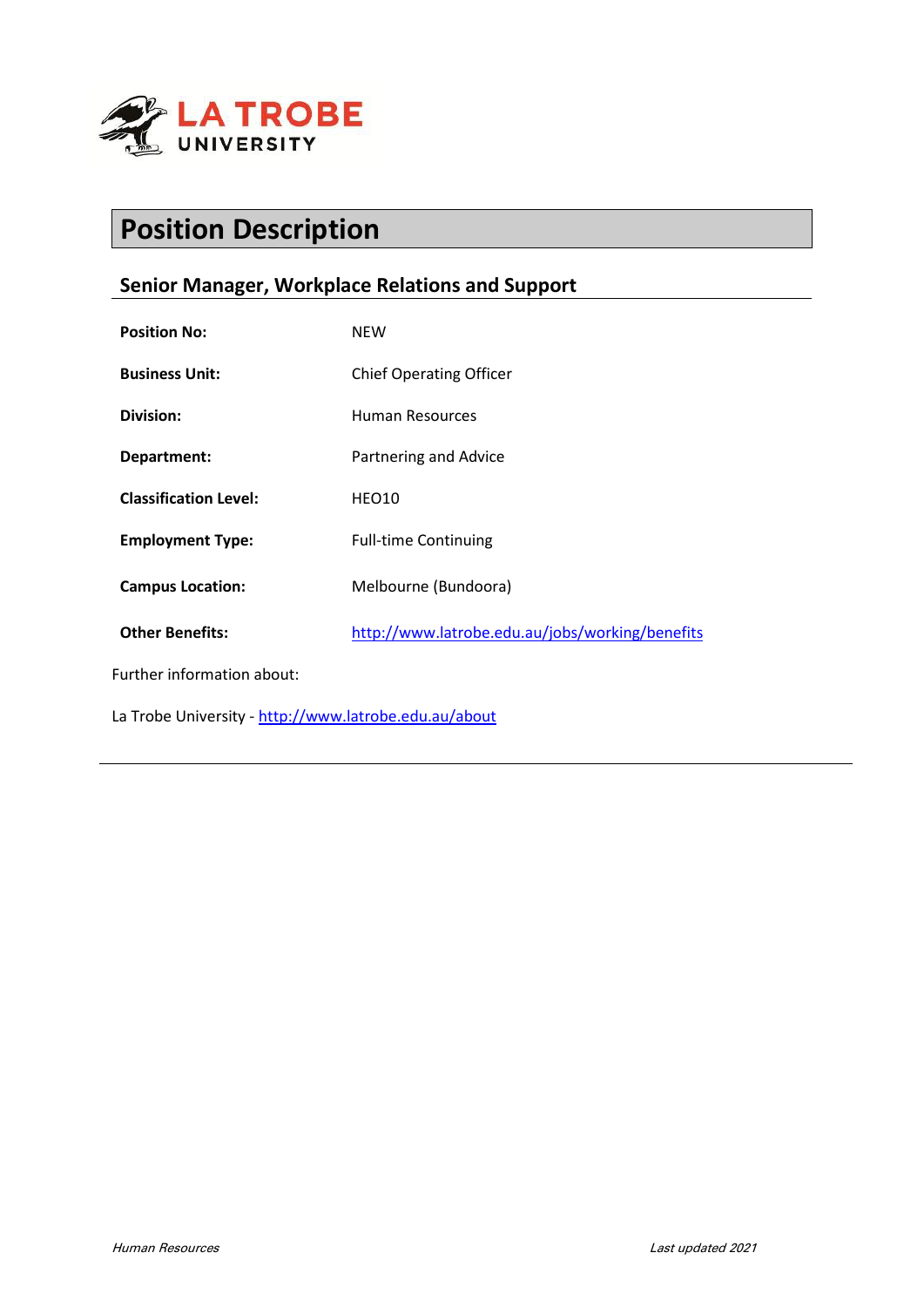#### **Position Context/Purpose**

The Workplace Relations and Injury and Workplace Support function is a centre of excellence within the HR Division that provides support to La Trobe University leaders and HR colleagues on all workplace relations and injury services matters including: complex disciplinary and performance management processes, strategic exits, injury and illness matters including workers' compensation, industrial disputes, change management and managing the mediation, investigation and resolution of workplace issues including claims of discrimination, sexual harassment, workplace bullying and conflict.

Reporting to the Director, Partnering and Advice, the Senior Manager, Workplace Relations and Support provides lead strategic and operational advice across the University, ensuring efficient and consistent service delivery from a team of experienced consultants and partners that balances employment risk management and consistently applies pragmatic recommendations and approaches. The role will work collaboratively across the Partnering and Advice function to ensure consistent information and advice is provided.

## **Duties at this level will include:**

- Perform complex, significant and high-level creative planning, program and managerial functions with clear accountability for program performance. Comprehensive knowledge of related programs.
- Be responsible for the achievement of significant organisational objectives and programs.
- Performs tasks requiring the conceptualisation, development, review and accountability for the operation of major professional, management or administrative policies at the corporate level.
- Take into account the views and interests of others, carry prime responsibility (that is, be the catalyst or driving force) for the development or significant amendment of policies or systems which will impact across the University.
- Review performance and services in the area of responsibility and compares it to best practice elsewhere, identifying areas of improvement in structure, practices, policies and technology which may result in change that may also impact on other areas of the University's operations.
- Develop and review major policies, objectives, programs or strategies involving high level liaison with internal and external stakeholders, including framing relevant internal consultation and negotiation strategies.
- Represent the University externally in sector groups and in negotiations.
- Develop and enable the capability of staff within the work area by monitoring and continuously managing their performance and mentor them to better meet current and future role requirements. In doing this, provide staff with constructive feedback and support for high quality performance contributions.

#### **Specific duties/accountabilities for this position will include:**

#### **Leadership**

- Actively coach, mentor and guide all members of the team to build individual and team capability and strengthen relationships across the team. This includes providing authentic and constructive feedback and playing a pivotal role in building trust and connection across the team.
- Manage the service delivery across the Workplace Relations and Injury and Workplace Support team and foster and encourage a proactive, customer service focused culture. Respond to queries or concerns raised regarding the service delivery of the team using a pragmatic and collaborative approach to solving problems. Introduce a mechanism to track and report on case matters being managed within the team.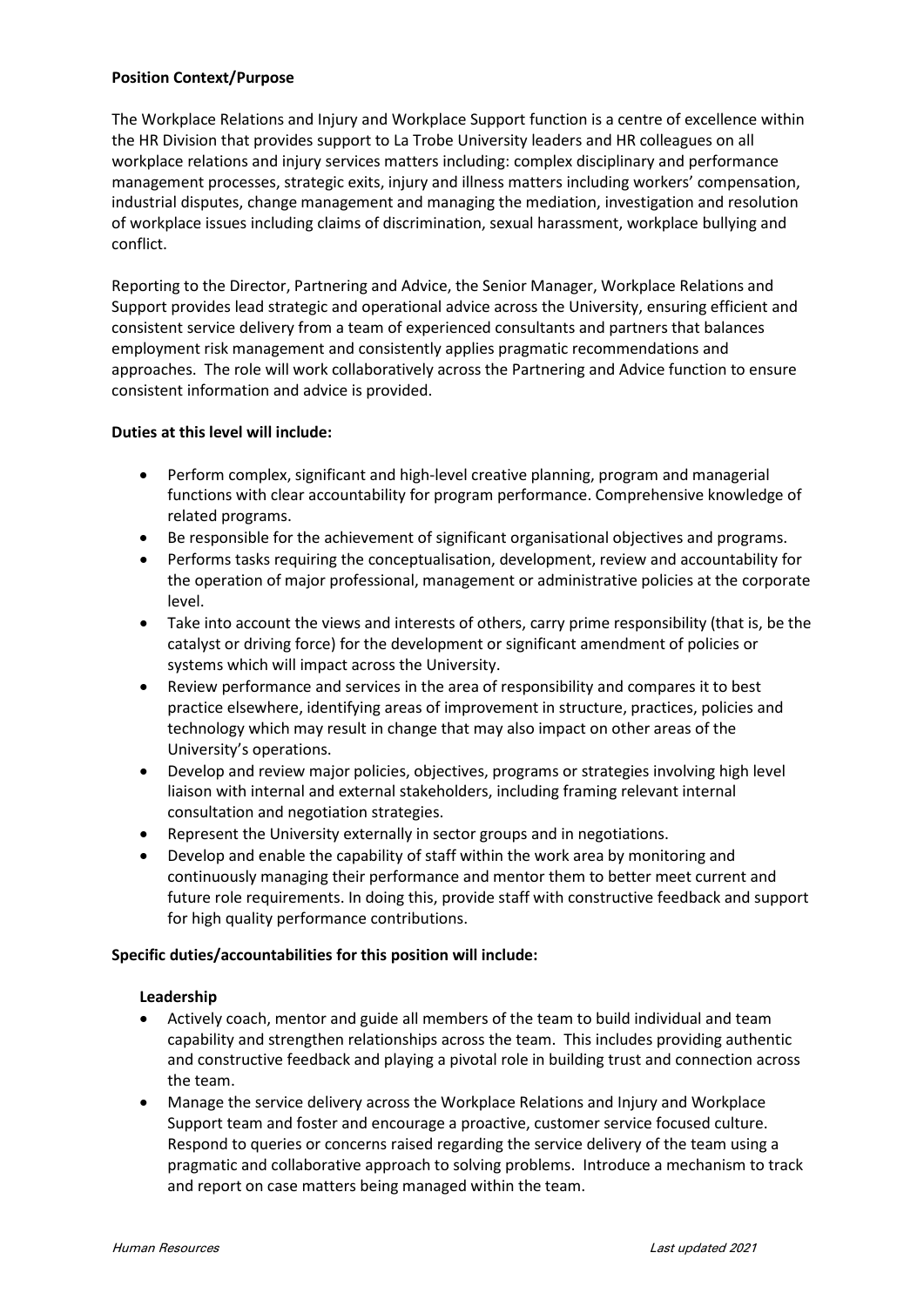- Work collaboratively with the Senior Manager, Business Partnering to establish and implement a process for escalation, referral and handover of matters from the Business Partnering team to the Centres of Excellence and to regularly monitor and discuss its application and effectiveness.
- Lead, participate in and contribute to the design and delivery of a range of HR and University projects applying high-level specialist knowledge and consultancy skills to identify enhancements to existing processes, address trends across the University and introduce contemporary strategies, policies and practices, which will lead to improved organisational performance.
- Maintain up to date and contemporary knowledge of workplace relations and injury services developments across the sector and more broadly and inform and provide strategic advice to senior management and through representative organisations such as AHEIA on matters of industrial significance and the implications of these developments for the University.
- Lead the education and dissemination of contemporary knowledge and practice through the establishment of frameworks and supporting materials to guide colleagues, managers, supervisors and staff through processes to lead their teams, enhance performance and manage people matters and partner with HR colleagues to deliver education, training and briefing sessions for colleagues, managers and supervisors to increase their capability.
- Lead a team-based culture of quality, service excellence and continuous improvement.
- Develop, grow and maintain excellent relationships with University stakeholders and external stakeholders, particularly members of the Senior Executive Group, Senior Leadership Group, HR Leaders, and senior members of the Commercial, Legal and Risk Division (Legal Services and Health and Safety), and the NTEU, the Australian Higher Education Industrial Association and external service providers.

#### **Workplace Relations**

- Be a subject matter expert escalation point by providing authoritative advice including strategic and operational workplace relations advice and consultancy in relation to case management, change management, and management of local workplace issues within the Workplace Relations team. This includes direct case management of more complex case matters, particularly those involving senior staff and matters before, or likely to be before, external tribunals and courts.
- Represent the University externally in various jurisdictions, industrial tribunals and commissions, sector groups and in negotiations.
- Provide expert advice and guidance on and lead projects, programs and activities to support the implementation of the provisions of the La Trobe University Collective Agreement or other industrial instrument or legislative changes, ensuring activities are well planned and communicated.

#### **Injury and Workplace Support**

- Develop and design a clear and cohesive service offering to support staff experiencing work related and non-work related injuries, illnesses and disabilities, with a focus on early intervention and preventing absences or achieving a timely, effective and sustainable return to work.
- Promote the injury services service offering to managers and staff to ensure the service is being accessed and ensure a timely and effective triage and response process to ensure prompt support and that the appropriate level of expertise is applied to each case and enquiry.
- Manage the contractual arrangements and develop and maintain the relationship with and manage the performance of external service providers engaged to provide staff health related services at La Trobe including the Employee Assistance Program provider, Workers' Compensation Insurer, occupational and rehabilitation providers, and other external organisations. Use available data to inform ongoing enhancements to the injury services strategies and service offering.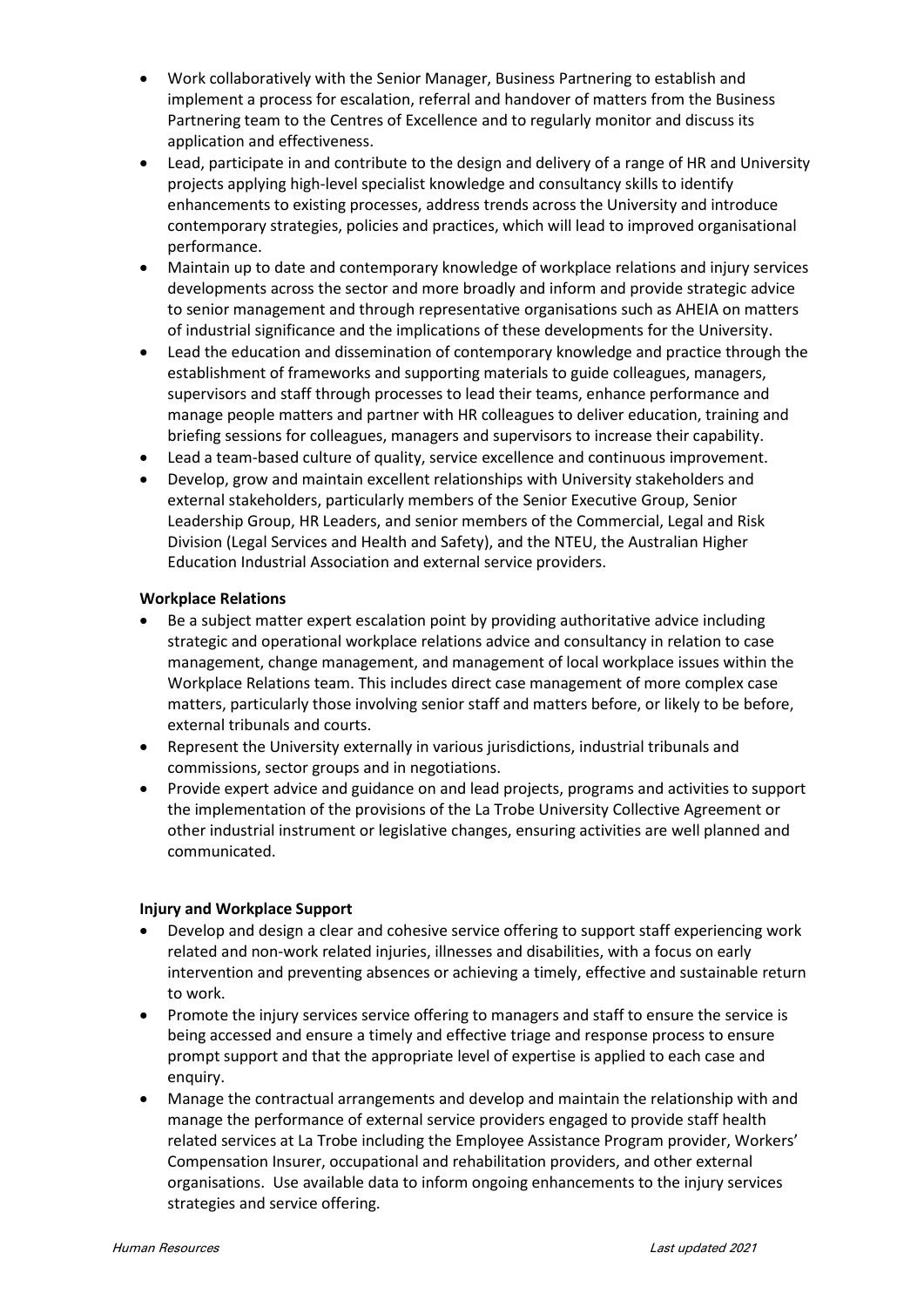• Be an escalation point for Injury and Workplace Support case matters and provide authoritative advice including strategic and operational advice and consultancy to managers and staff to support in the resolution of complex matters. This includes direct case management of more complex case matters, particularly those involving senior staff and matters before, or likely to be before, external tribunals and courts.

#### **Workplace Issues and Disputes resolution**

- Be a source of expert advice and guidance within the University to develop policies, processes and practices to resolve workplace issues and disputes, with a focus on designing early intervention and alternative dispute resolution practices.
- Provide strategic and authoritative advice on the resolution of complex grievances and disputes including identifying resolutions and conducting and facilitating mediated discussions or workplace investigations. This includes direct case management of more complex matters, particularly those involving senior staff and matters before, or likely to be before, external tribunals and courts.

#### **Essential Criteria**

#### **Skills and knowledge required for the position**

- Postgraduate qualifications in Employment Law and/or Industrial Relations, and/or extensive relevant experience in providing strategic advice, coaching and guidance to managers on employment law, workplace relations, injury management and conflict resolution, including experience in applying Alternative Dispute Resolution practices.
- Excellent interpersonal skills and demonstrated experience in liaising with staff at all levels of an organisation, negotiating effective outcomes, consultation and facilitation of group discussions.
- Proven ability to deal with concepts, decisions and complex information or situations in an efficient and effective manner. Capable, agile, flexible and patient with process, and the ideas of others.
- Proven record of developing innovative solutions and practical implementations for strategic change.
- Strong leadership skills including the ability to negotiate, motivate, influence and build relationships.
- Highly developed knowledge of the principles, theory and practice of the area of responsibility and an awareness of broader developments relevant to the University.
- Awareness of likely effect of change in economic, social and governmental and technological environment.
- Awareness and understanding of the activities, objectives and strategic direction of the University, both current and future, in a global context.
- Demonstrated ability to lead, develop and support collaborative work teams, and proven capability to manage and lead a team of high performing staff to consistently achieve accurate and high quality results, with a focus on tailored, technically accurate and pragmatic advice to clients and colleagues.
- Extensive knowledge and demonstrated ability in analysis, prioritisation, management and resolution of complex staff case issues providing innovative (where appropriate) and practical solutions on a timely basis, keeping clients relevantly informed of progress of matters.
- Knowledge and understanding of contemporary HR management and practices that support improved performance of a large and complex organisation.
- Demonstrated ability to exercise judgment, adopt a flexible outlook, manage sensitive and confidential issues, deal discreetly with staff and demonstrate respect for cultural diversity.

#### **Capabilities required to be successful in the position**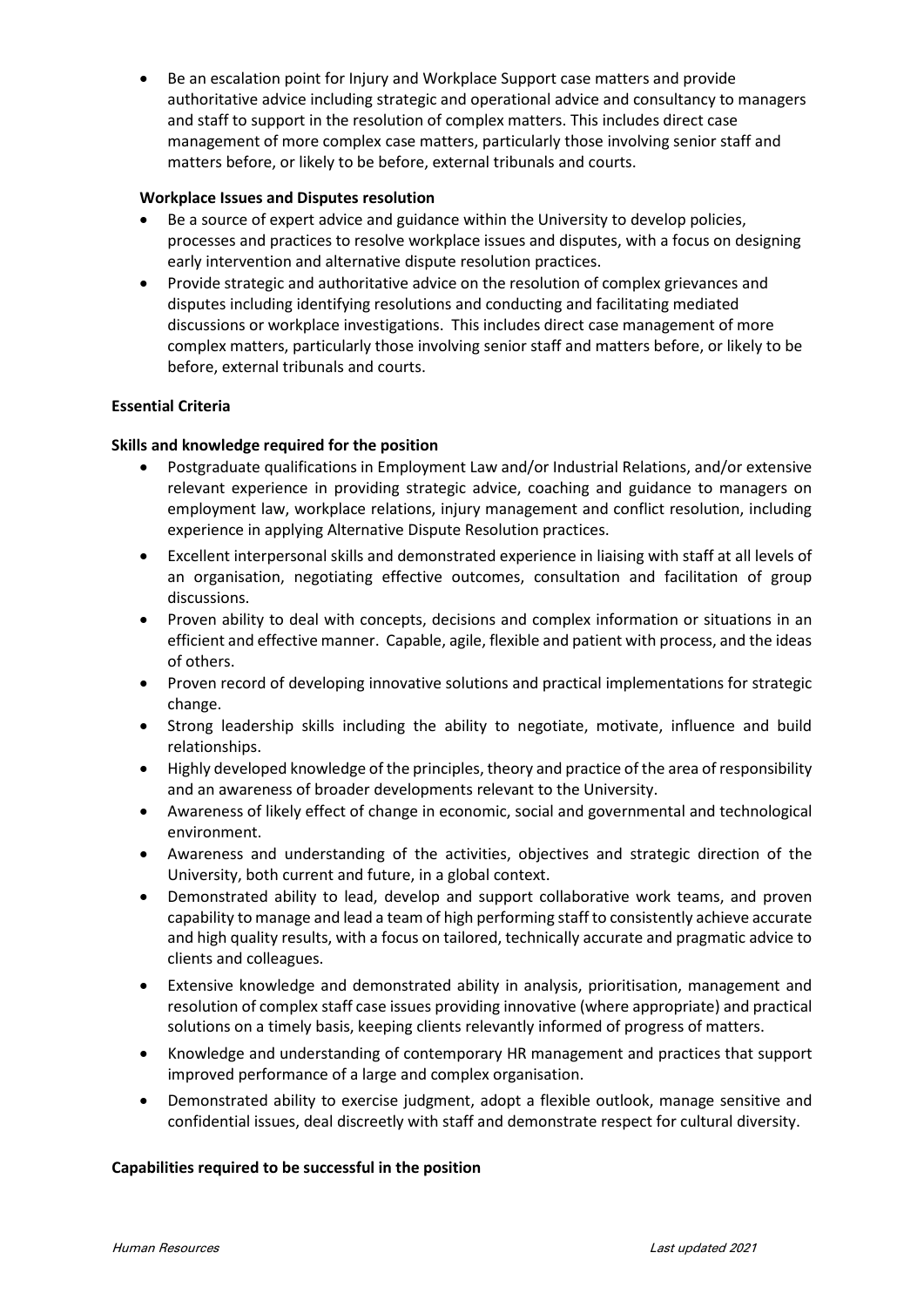- Ability to work collaboratively across functions, tailor communication in a way that is meaningful to the audience and contribute to a safe, inclusive, high-performing culture – consistently modelling accountability, connectedness, innovation and care.
- Demonstrated commitment to reflective practice and self-development, identifying and challenging own biases, responding to others with empathy and evaluating the way own behaviour impacts team culture and performance.
- Demonstrated creative, critical and systems thinking, ability to promote a culture of innovation within local area, enabling staff members to evaluate current work practices and identify solutions to local and organisational problems.
- Ability to operationalise strategy, adapt quickly to disruption and successfully lead people through change – building a culture in which staff members actively contribute to the improvement of local and organisational practice.

### **Essential Compliance Requirements**

To hold this La Trobe University position the occupant must:

- hold, or be willing to undertake and pass, a Victorian Working With Children Check; AND
- take personal accountability to comply with all University policies, procedures and legislative or regulatory obligations; including but not limited to TEQSA and the Higher Education Threshold Standards.

#### **Other Information**

The position description is indicative of the initial expectation of the role and subject to changes to University goals and priorities, activities or focus of the job.

#### **Position Flexibility**

La Trobe University is committed to providing a diverse, inclusive and respectful working environment for all staff. We offer flexible work arrangements that can assist you in balancing your work and other responsibilities.

#### **Why La Trobe:**

- Develop your career at an innovative, global university where you'll collaborate with community and industry to create impact.
- Enjoy working on our inspiring and stunning campuses the perfect hub for industry, students and academics
- Help transform the lives of students, partners and communities now and in the future

This is more than just a job. Working at La Trobe offers opportunities to demonstrate excellence and transform lives.

Here, you'll join exceptional people, partners and communities, who power our operations with ambition and purpose.

We are forward-looking and culturally inclusive. We continuously review, improve and transform our processes to embrace new, flexible approaches. That means you'll always have the opportunity to succeed and make a difference.

#### **La Trobe's Cultural Qualities:**